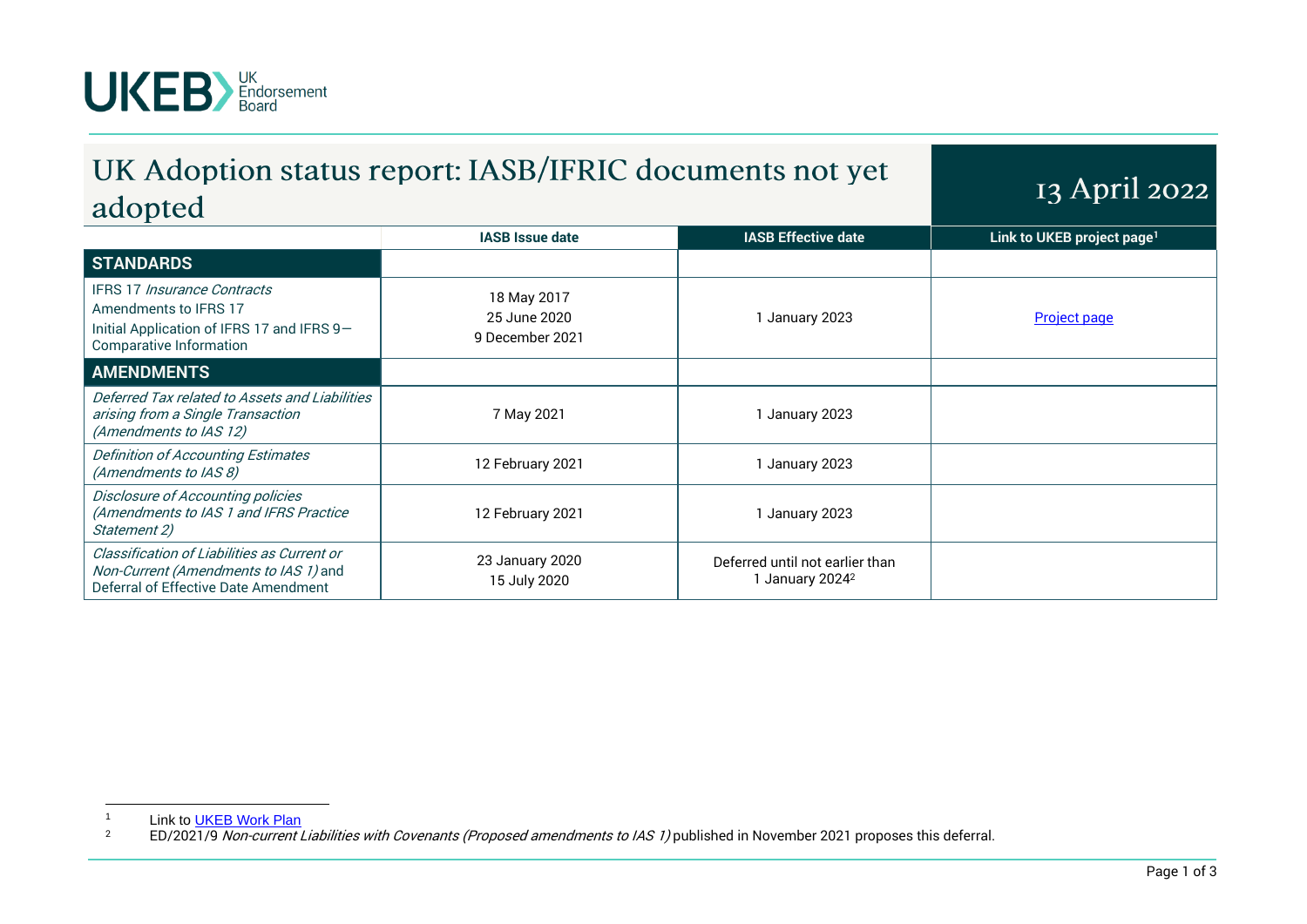

| 2022 list of UK Adoptions                                                                                                                                                                                                                                                                                                                                                                                                          |                      | 13 April 2022                                                                      |                                      |
|------------------------------------------------------------------------------------------------------------------------------------------------------------------------------------------------------------------------------------------------------------------------------------------------------------------------------------------------------------------------------------------------------------------------------------|----------------------|------------------------------------------------------------------------------------|--------------------------------------|
|                                                                                                                                                                                                                                                                                                                                                                                                                                    | <b>UKEB</b>          |                                                                                    | <b>IASB</b><br><b>Effective date</b> |
|                                                                                                                                                                                                                                                                                                                                                                                                                                    | <b>Adoption date</b> | <b>UK-adopted</b><br><b>international</b><br>accounting<br>standard<br>publication | <b>IASB</b><br><b>Effective date</b> |
| Annual Improvements to IFRS 2018-<br>2020:<br>Amendment to IFRS 1 First-time<br>Adoption of International Financial<br>Reporting Standards-Subsidiary as<br>a First-time Adopter.<br>Amendment to IFRS 9 Financial<br>$\bullet$<br>Instruments-Fees in the '10 per<br>cent' Test for Derecognition of<br>Financial Liabilities.<br>Amendment to IAS 41 Agriculture-<br>$\bullet$<br><b>Taxation in Fair Value</b><br>Measurements. | 12 April 2022        | 13 April 2022                                                                      | 1 January 2022                       |
| Onerous Contracts-Cost of Fulfilling a<br>Contract (Amendments to IAS 37)                                                                                                                                                                                                                                                                                                                                                          | 12 April 2022        | 13 April 2022                                                                      | 1 January 2022                       |
| Property, Plant and Equipment:<br>Proceeds before Intended Use<br>(Amendments to IAS 16)                                                                                                                                                                                                                                                                                                                                           | 12 April 2022        | 13 April 2022                                                                      | 1 January 2022                       |
| Reference to the Conceptual Framework<br>(Amendments to IFRS 3)                                                                                                                                                                                                                                                                                                                                                                    | 12 April 2022        | 13 April 2022                                                                      | 1 January 2022                       |